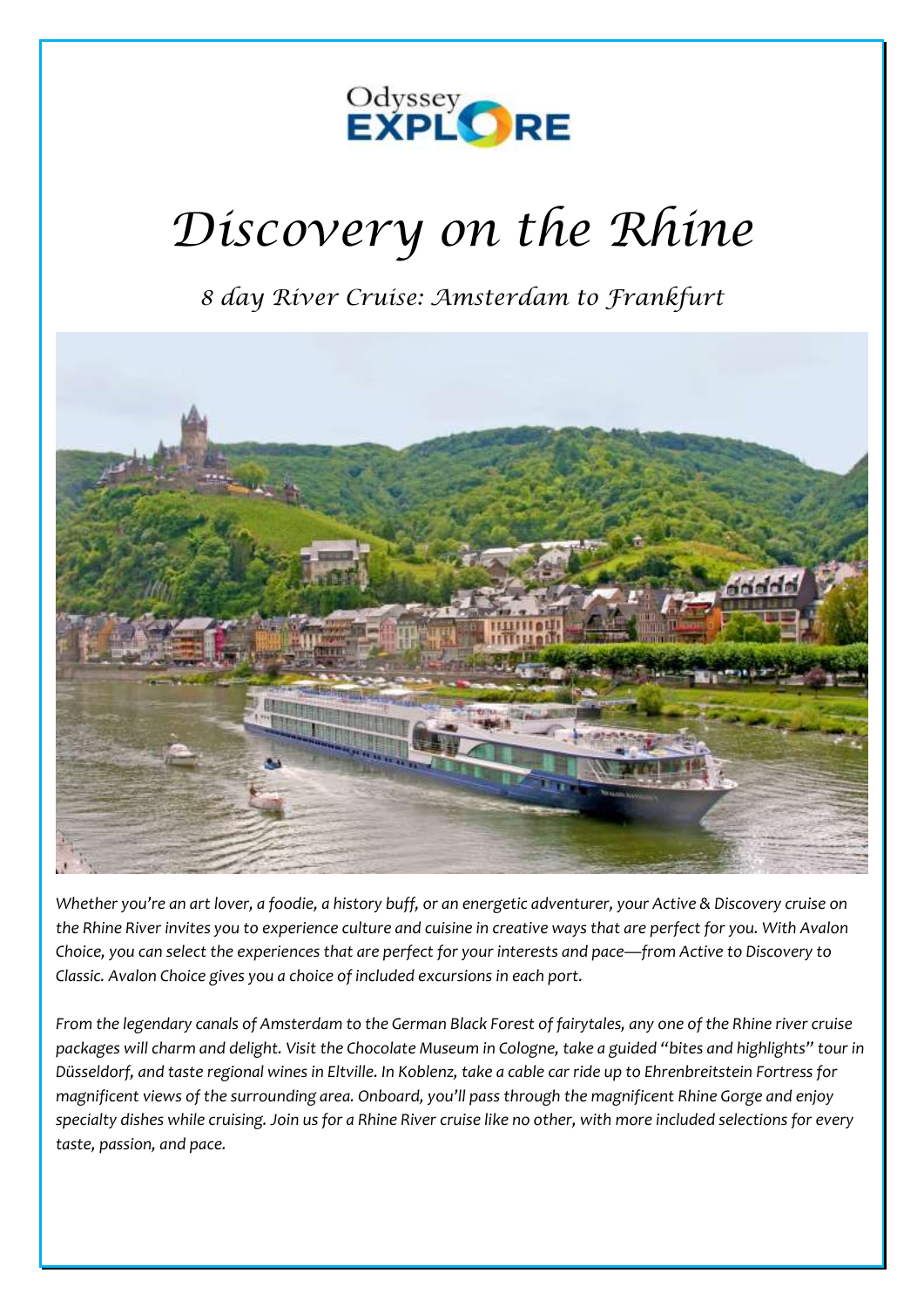# **HIGHLIGHTS**

- Stunning scenery, gourmet cuisine, wine with dinner and shore excursions included
- Elegant cabins with floor to ceiling windows
- A range of options for everyone history buffs, foodies, art lovers
- An exciting range of activities like a bike tour in Amsterdam or a Volcano tour with a monastery visit
- Cruise through the stunning Rhine Gorge

# **Itinerary**

# **DAY 1 – ARRIVAL IN AMSTERDAM**

How Suite It Is! Welcome to Amsterdam - Aboard Your Avalon Suite Ship®. OVERNIGHT STAY IN AMSTERDAM



# **DAY 2 – AMSTERDAM**

Colorful Canals of Amsterdam

# **ACTIVE**

See the sights of Amsterdam from a unique perspective by joining our Guided Jogging Tour of the city—all at an easy pace with stops for commentary, OR:

#### **DISCOVERY**

Attend a Painting Class and be inspired by the masters' techniques. Paint your own canvas and discover your inner artist. An orientation walk will complete your experience, OR:

#### **ACTIVE**

Join a Biking Tour through the Dutch countryside past polders, dykes, and quaint centuries-old villages, OR:

# **CLASSIC**

Enjoy a Guided Canal Cruise to explore the iconic waterways and sites of Amsterdam.

This afternoon you might take an Optional Kayaking Excursion. Alternatively take an Optional Guided Excursion to Holland's beautiful medieval Muiderslot Castle.

Spend free time strolling at leisure through the galleries and cafés of Amsterdam.

OVERNIGHT CRUISE TO ARNHEM

# **DAY 3 – ARNHEM**

Wildlife, WWII Valor, and Van Gogh

# **ACTIVE**

Go on a hike in the Hoge Veluwe National Park with a Nature Expert and discover its abundance of wildlife, including deers, wild boars and mouflons, OR: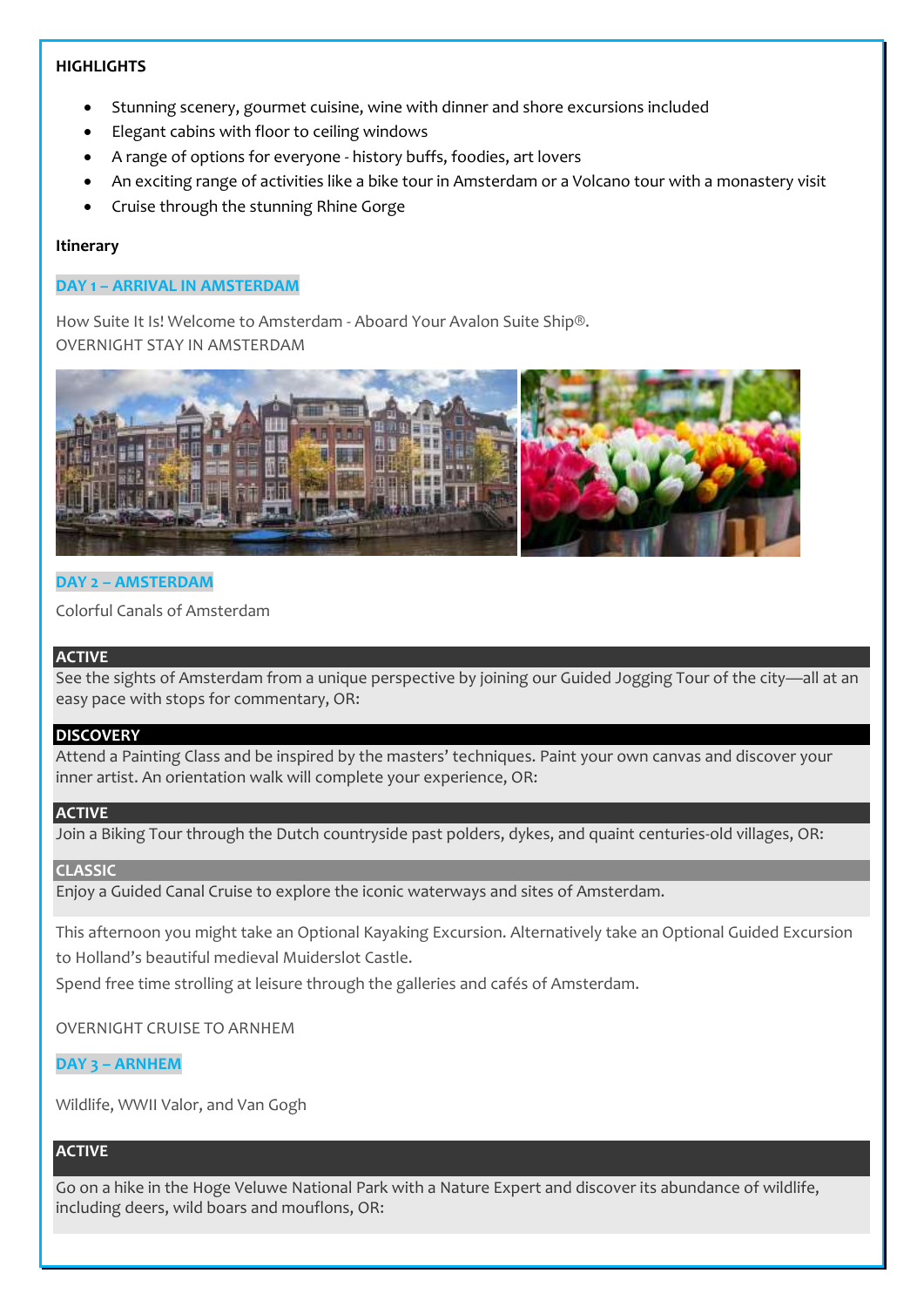# **ACTIVE**

Biking Join a Biking Tour on the Hoge Veluwe National Park and admire its diversity of scenery, from dense forests to high sand dune, OR:

# **DISCOVERY**

Join a Guided Sightseeing of Arnhem past impressive monuments and places of remembrance, OR:

# **CLASSIC**

Take a Guided Tour of Arnhem's Kröller-Müller Museum with the world's second largest Van Gogh collection.

#### **NIJMEGEN**

Delicious Dutch Specialties and Famous Mills You may join a Guided Optional Excursion to the Windmill of Thorn or an Optional Cooking Workshop.

# *EVENING/OVERNIGHT CRUISE TO DÜSSELDORF*



#### **DAY 04– DUSSELDORF**

Avant-Garde Architecture and Amazing Altbiers

# **ACTIVE**

Join a City Biking Tour to discover interesting stories about the sights and the city itself along the way, OR:

# **DISCOVERY**

Experience Düsseldorf's Old Town and get an insight into its culinary diversity, OR:

# **CLASSIC**

Join a Guided Tour of Düsseldorf. Visit the Old Town, but also discover its spectacular subway line, where each station has an individual magic character.

This afternoon you might take a Guided Optional Excursion to Düsseldorf's microbreweries to try a variety of Altbiers.

Later enjoy live entertainment on board.

# *OVERNIGHT CRUISE TO COLOGNE*

# **DAY 05 – COLOGNE**

Prost! Celebrate in the Rhineland

# **ACTIVE**

For a unique view of Cologne's history and beauty, join us on a Jogging Tour of the city, OR:

# **DISCOVERY**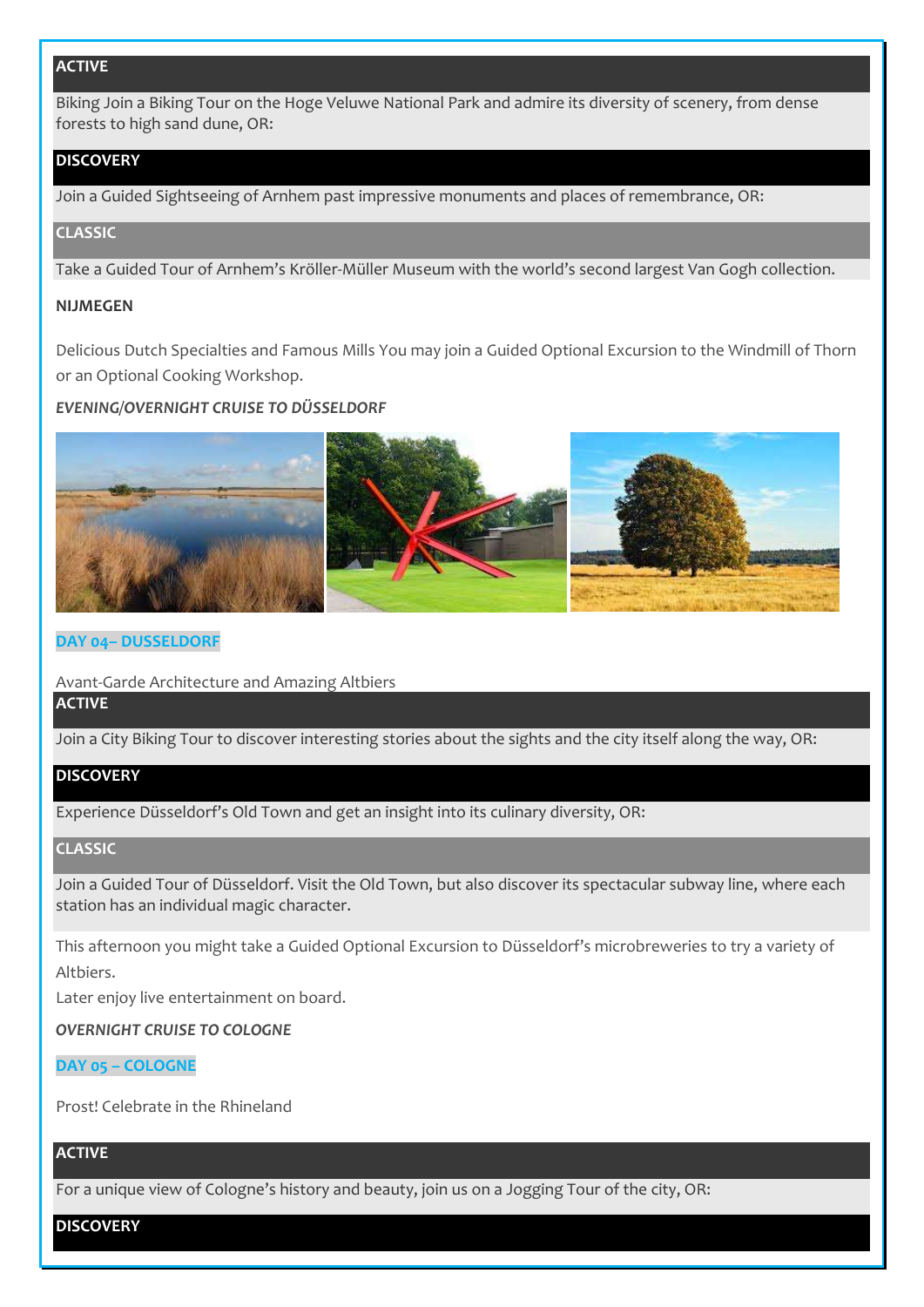Join an off-the-beaten-path Guided Tour to discover the quaint Belgian Quarter of Cologne, OR:

# **DISCOVERY**

Visit Cologne's Chocolate Museum and learn the process of chocolate production and ancient history of this food of the gods, OR:

#### **CLASSIC**

Take a leisurely Guided City Walk of Cologne for a view of her must-see sights, including the Old City and its soaring twin-steepled gothic cathedral.

Enjoy a leisurely cruise to Engers.

#### *OVERNIGHT DOCKING IN ENGERS*



#### **DAY 06 – KOBLENZ RHINE GORGE**

Fortress Walls and Manor Halls Where the Rhine and Moselle Meet

#### **ACTIVE**

Take a Guided Tour of Marksburg Castle, visit its battlements overlooking the Rhine, and take a scenic walk down the surrounding hillside back to your ship, OR:

## **DISCOVERY**

For a unique experience, join us on an excursion to the "Lava City" of Mendig for a Volcano Encounter, including exploring the caverns and corridors where basalt (cold lava) was mined, as well as a visit to the nearby Monastery at "Maria Laach", OR:

#### **CLASSIC**

Enjoy a leisurely Guided Walk of ancient Koblenz, including a cable car ride to Ehrenbreitstein Fortress for a spectacular panoramic view.

Enjoy lunch on board and the breathtaking beauty of the Rhine Gorge as you cruise on your way to Rüdesheim, where you will have time to discover this picturesque village. Enjoy dinner on board while cruising to Bingen.

# *OVERNIGHT DOCKING IN BINGEN*

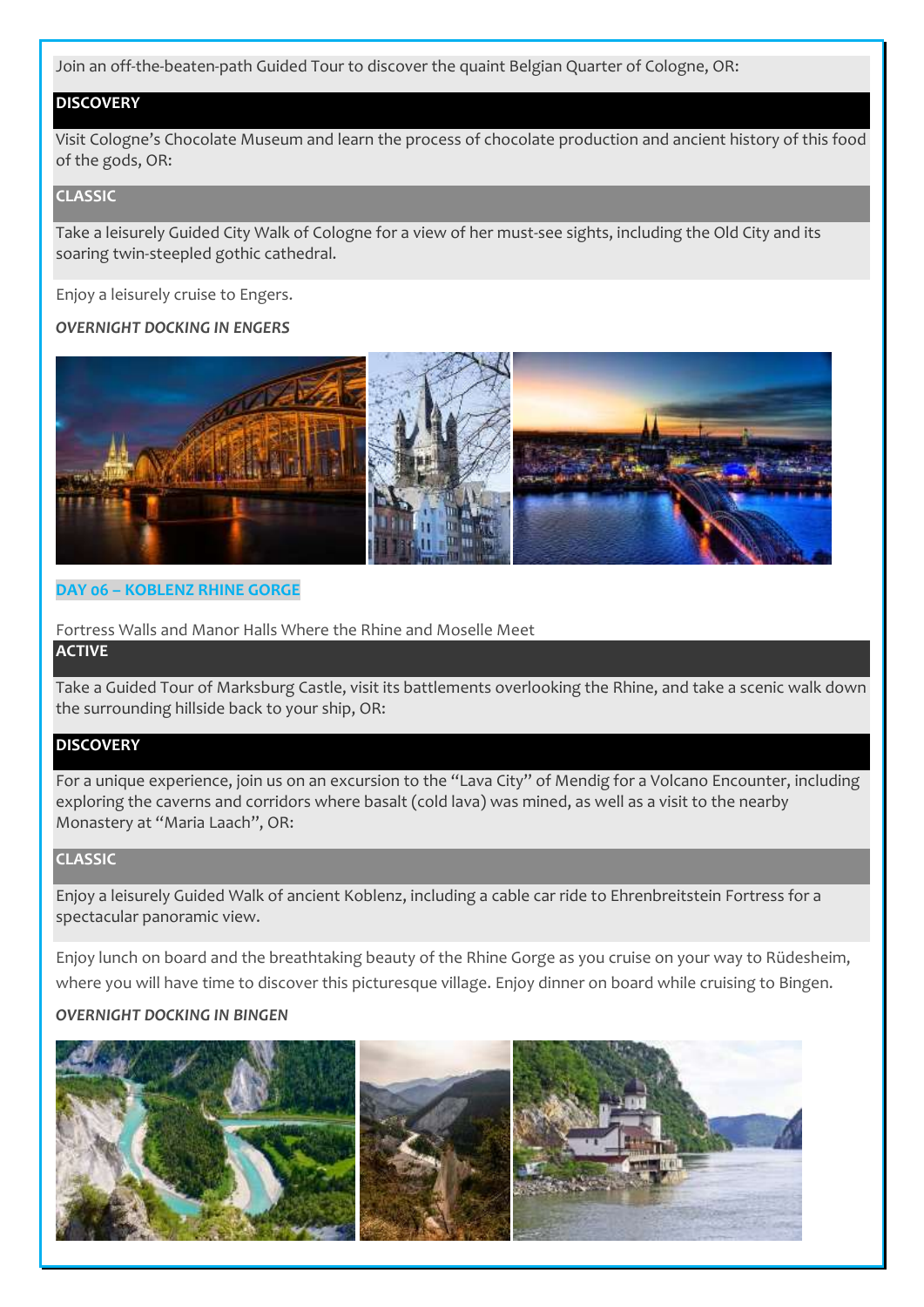#### **DAY 7 – MAINZ**

Forests and Famous Vineyards

Enjoy an early morning sail to Mainz before breakfast.

# **ACTIVE**

For some exercise before lunch, join a Guided Nature Walk along one of the Rheinsteig walking trails through Eltville's idyllic forests and vineyards, OR:

# **DISCOVERY**

Join a Guided Walk through the historic Old Town of Eltville am Rhein—well known as the City of Wine— with a Wine Tasting included, OR:

#### **CLASSIC**

Discover the romanesque beauty of Eberbach Monastery, the location of almost all the interior scenes of the film version of Umberto Eco's dark medieval murder mystery "The Name of the Rose."

#### *EVENING/OVERNIGHT CRUISE TO FRANKFURT*

#### **DAY 08 – FRANKFURT**

Your vacation ends with breakfast this morning.

#### \*\*\* Return home with wonderful memories \*\*\*

**Price per person on a twin-sharing basis: From US\$ 3499** 

#### **Sailing Dates**

- 5 May 2020
- 12 May 2020
- 23 June 2020

#### **Price includes**

- 8 nights' accommodation on board the Avalon Expression on a twin-sharing basis
- All Meals as given below
	- o Captain's welcome & farewell receptions with sparkling wine and canapés
	- o Welcome dinner
	- o Farewell dinner
	- o Daily full buffet breakfast with made-to-order egg station, hot and cold menu items
	- o Early and Late Riser breakfast
	- o Daily lunch buffet with pasta or carving stations
	- o Alternative light lunch or (weather permitting) grill fare at the Sky Bistro on the Sky Deck
	- o Daily four-course à la carte dinner in the main dining room
	- o Alternative dinner of petite portions or regional specialties with wines, in the Panorama Bistro
	- o Daily Afternoon Tea
	- o Daily Night Fare
	- o Complimentary sparkling wine with breakfast; wine, beer, or soft drinks with lunch and dinner are included daily on board your vessel
- Shore excursions as per the programmed given above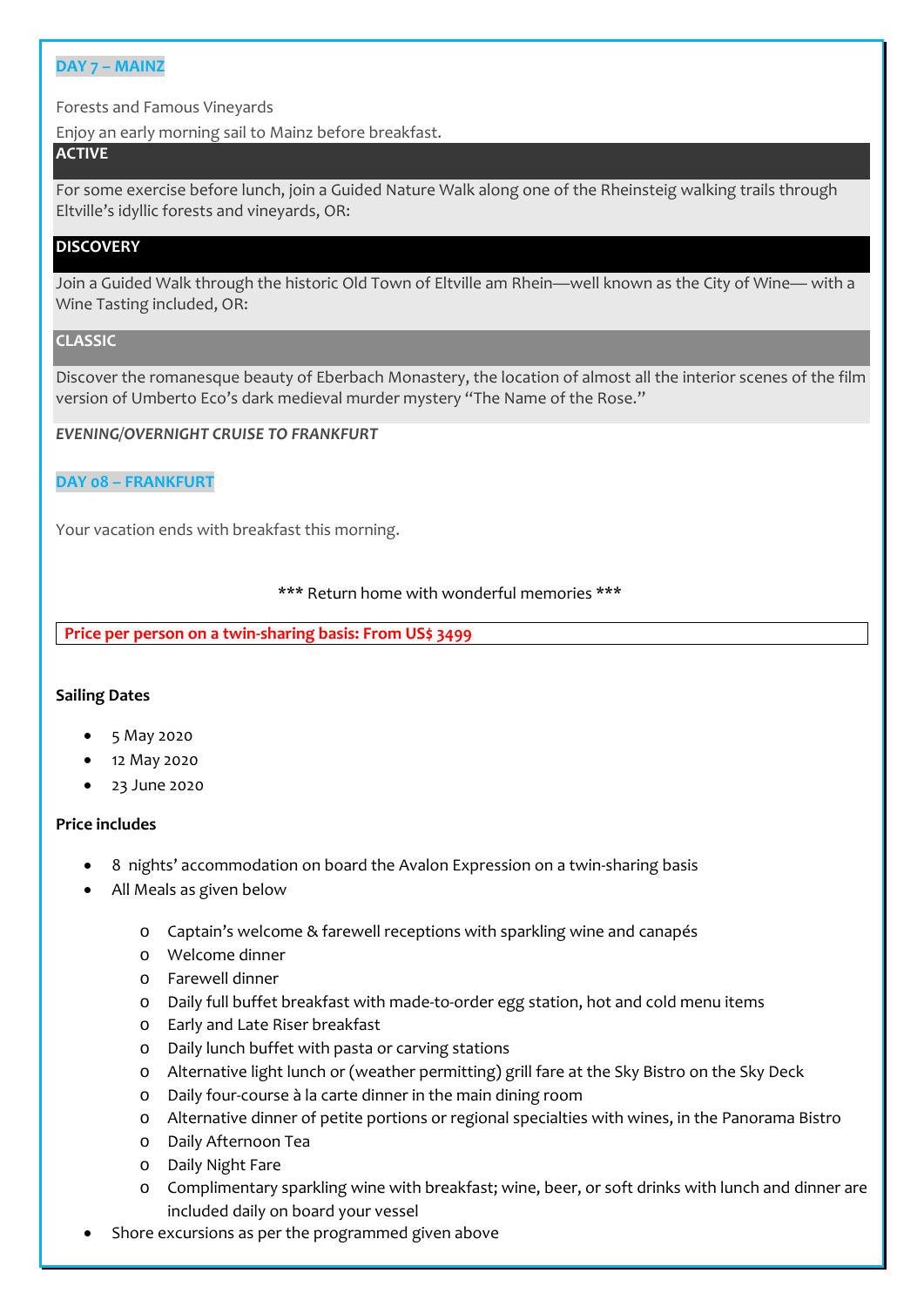- Local English speaking guide
- Entrance fees where applicable

# **Price excludes**

- Air ticket for travel to and from Amsterdam / Frankfurt
- Visa & Insurance
- Airport Transfers in Budapest on arrival and in Linz on departure
- Services of an Odyssey Tour escort
- Trip Cancellation Policy *(optional, but recommended at US\$ 99 pp)*
- Meals and sightseeing not mentioned
- Tips *(US\$ 119 pp – mandatory)*
- Items of a personal nature
- Anything not specifically mentioned under "Price includes"
- GST at 5%

# **Booking & Cancellation Policy**

- Booking deposit \$250 per person + Trip Protection if applicable (payable in equivalent INR)
- Balance payment due 90 days prior to sailing

# **Cancellation**

- 90-60 days prior to commencement of services: 45% of total price\*
- 59-30 days prior to commencement of services: 60% of total price\*
- 29-8 days prior to commencement of services: 90% of total price\*
- 7-0 days prior to commencement of services: 100% of total price\*

# **Notes:**

- ➢ Rates subject to change without prior notice due to circumstances beyond our control e.g. fuel increases, rate of exchange fluctuations.
- $\triangleright$  In the event of water level problems or any problems of a technical nature, it may be necessary to operate the itinerary by motorcoach or to alter the program.
- ➢ Included visits and special features are subject to change. If a change is necessary, a substitute will be offered.
- ➢ Please note that your passport should be valid for more than 6 months beyond the date of travel and that you must have at least 2 blank pages on your passport.
- ➢ Please contact us if you would like to book pre-tour or post-tour accommodation IN Amsterdam / Frankfurt
- $\triangleright$  ROE calculated at 1 USD = Rs. 71 Any fluctuations at the time of payment will alter the cost
- ➢ **Price based on a minimum of 2 people travelling together**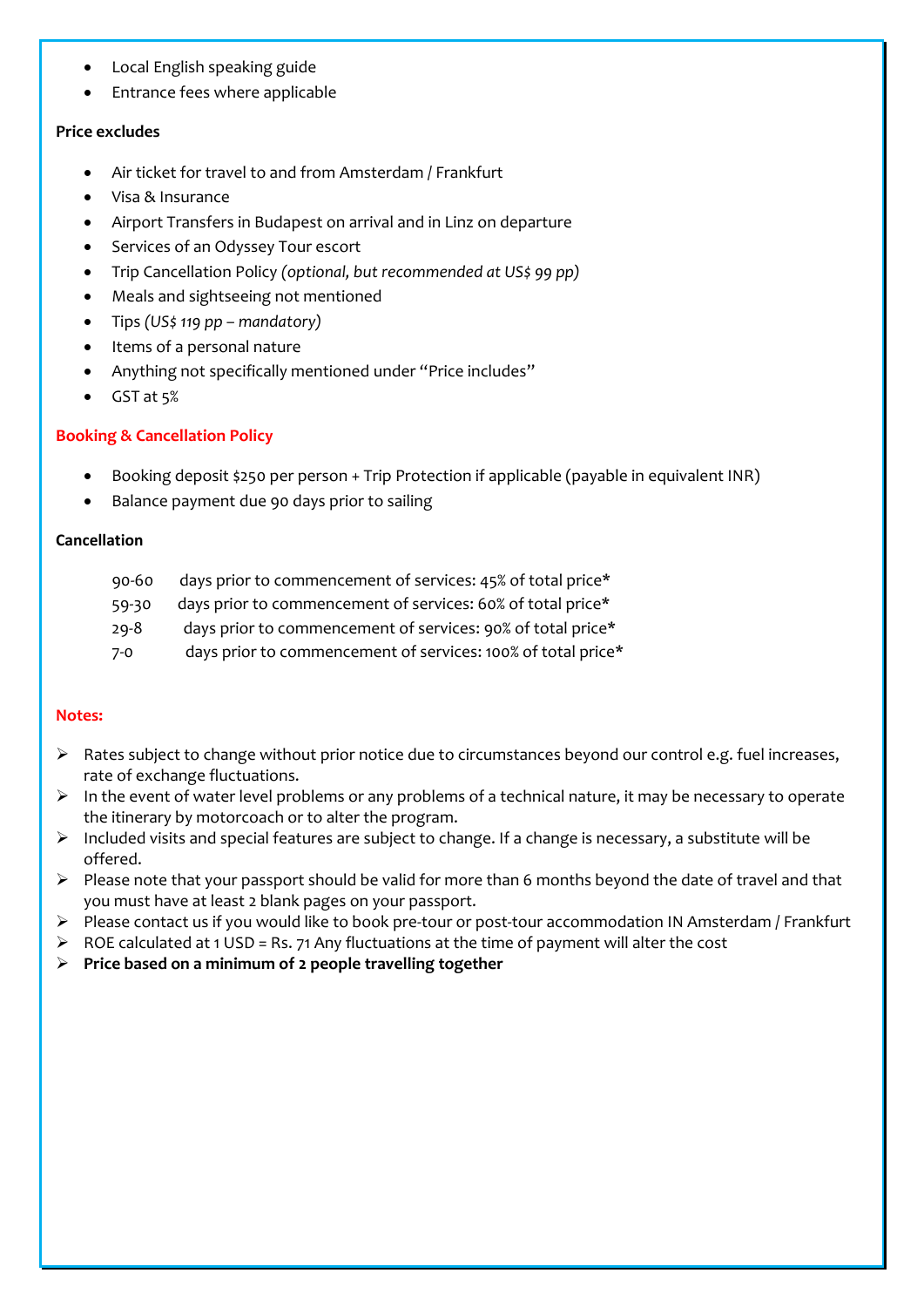

#### **About the Ship**

#### **EXPRESSION**

Part of Avalon's cutting-edge fleet of Suite Ships®, the Avalon Expression came onto the European river cruising scene with a bang. This gorgeous ship features two full decks of Panorama SuitesSM with Wall-to-Wall Panoramic Windows that transform the living space into a unique Open-Air BalconySM. Awake in your Comfort Collection window-facing bed each morning with seamless river views that become part of your living space. With 200 square feet, Panorama SuitesSM are more than 30% larger than the industry standard, delivering incomparable views of Europe's most stunning landscapes. Onboard amenities include an alternative light dining option in the Panorama Bistro, an expanded fitness center, complimentary Wi-Fi access, and a spacious Sky Deck with premium lounge chairs, whirlpool, and light al fresco lunches at the Sky Bistro on the Sky Deck.

# INCLUDED AMENITIES

- Wall-to-Wall Panoramic Windows
- Non-smoking interior and staterooms
- Elegant, contemporary design
- Headsets for guided shore excursions in Europe
- Sightseeing with Certified Local Guides
- Room service for Continental breakfast & beverages (service fee applies)
- Complimentary computer use in public areas
- Hair salon
- Self-serve beverage station with complimentary tea, hot chocolate & premium coffees, including decaf options
- Behind-the-scenes galley tour
- Nordic walking sticks available onboard for complimentary check-out
- English-speaking TV channels with over 100 free movie options
- Sky Deck game area
- Well-stocked library
- Full-size closet mirror